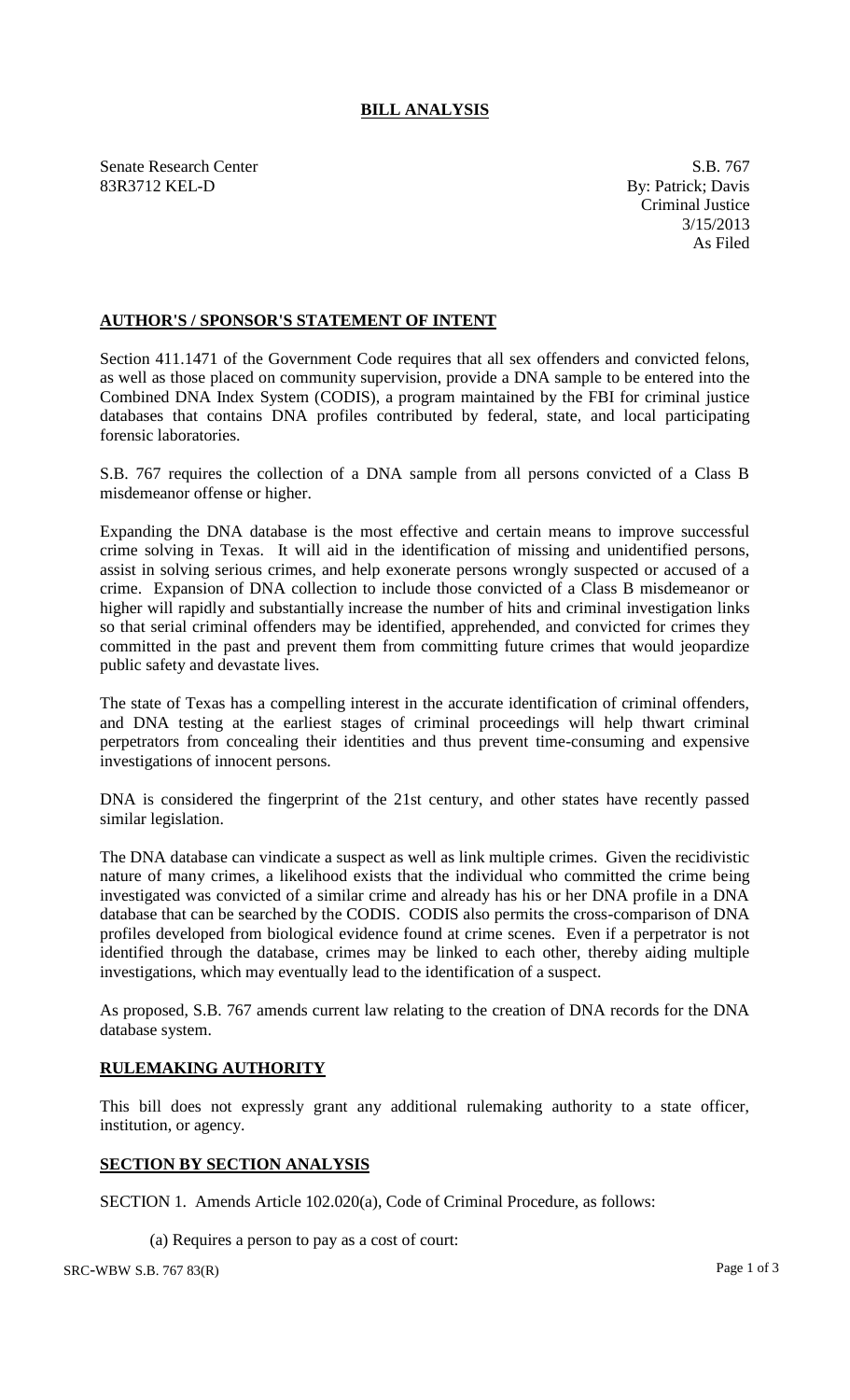(1) Makes no changes to this subdivision;

(2)  $$50$  on conviction of an offense described by Section 411.1471(a)(3), Government Code, other than an offense described by Subdivision (1) (relating to a cost of \$250 on conviction of a certain offense) of this subsection; or

(3) \$34 on placement of the person on community supervision, including deferred adjudication community supervision, if the person is required to submit a DNA sample under Section 11(j) (relating to a judge granting community supervision for a felony conviction), Article 42.12, or deferred adjudication community supervision for an offense described by Section 411.1471(a)(4), Government Code.

Makes nonsubstantive changes.

SECTION 2. Amends Section 102.021, Government Code, to require a person convicted of an offense to pay certain costs under the Code of Criminal Procedure, in addition to all other costs, including \$50 for the court cost for DNA testing for certain misdemeanors and felonies, rather than for the offense of public lewdness or indecent exposure (Art. 102.020(a)(2), Code of Criminal Procedure) and \$34 for the court cost for DNA testing for certain misdemeanors and felonies (Art.102.020(a)(3), Code of Criminal Procedure).

SECTION 3. Amends Section 411.142(c), Government Code, as follows:

(c) Authorizes the public safety director (director) to receive, analyze, store, and destroy a DNA record or DNA sample for the purposes described by Section 411.143 (Purposes). Requires the director, if a DNA sample was collected solely for the purpose of creating a DNA record, to destroy the sample immediately after any test results associated with the sample are entered into the DNA database and the Combined DNA Index System (CODIS) database.

SECTION 4. Amends the heading to Section 411.1471, Government Code, to read as follows:

Sec. 411.1471. DNA RECORDS OF PERSONS CHARGED WITH OR CONVICTED OF CERTAIN OFFENSES.

SECTION 5. Amends Sections 411.1471(a), (b), and (f), Government Code, as follows:

(a) Provides that this section applies to a defendant who is:

(1) Makes no changes to this subdivision;

(2) Makes a nonsubstantive change;

(3) convicted of an offense punishable as a Class B misdemeanor or any higher category of offense; or

(4) placed on deferred adjudication for an offense under Section 21.07 (Public Lewdness) or 21.08 (Indecent Exposure), Penal Code.

(b) Requires the court, after a defendant described by Subsection (a)(3) or (4) is convicted or placed on deferred adjudication, as applicable, to require the defendant to provide to a law enforcement agency one or more specimens for the purpose of creating a DNA record.

(f) Provides that a defendant who provides a DNA sample under Section 411.148 (Mandatory DNA record) unless an attorney representing the state, rather than an attorney representing the state in the prosecution of felony offenses, establishes to the